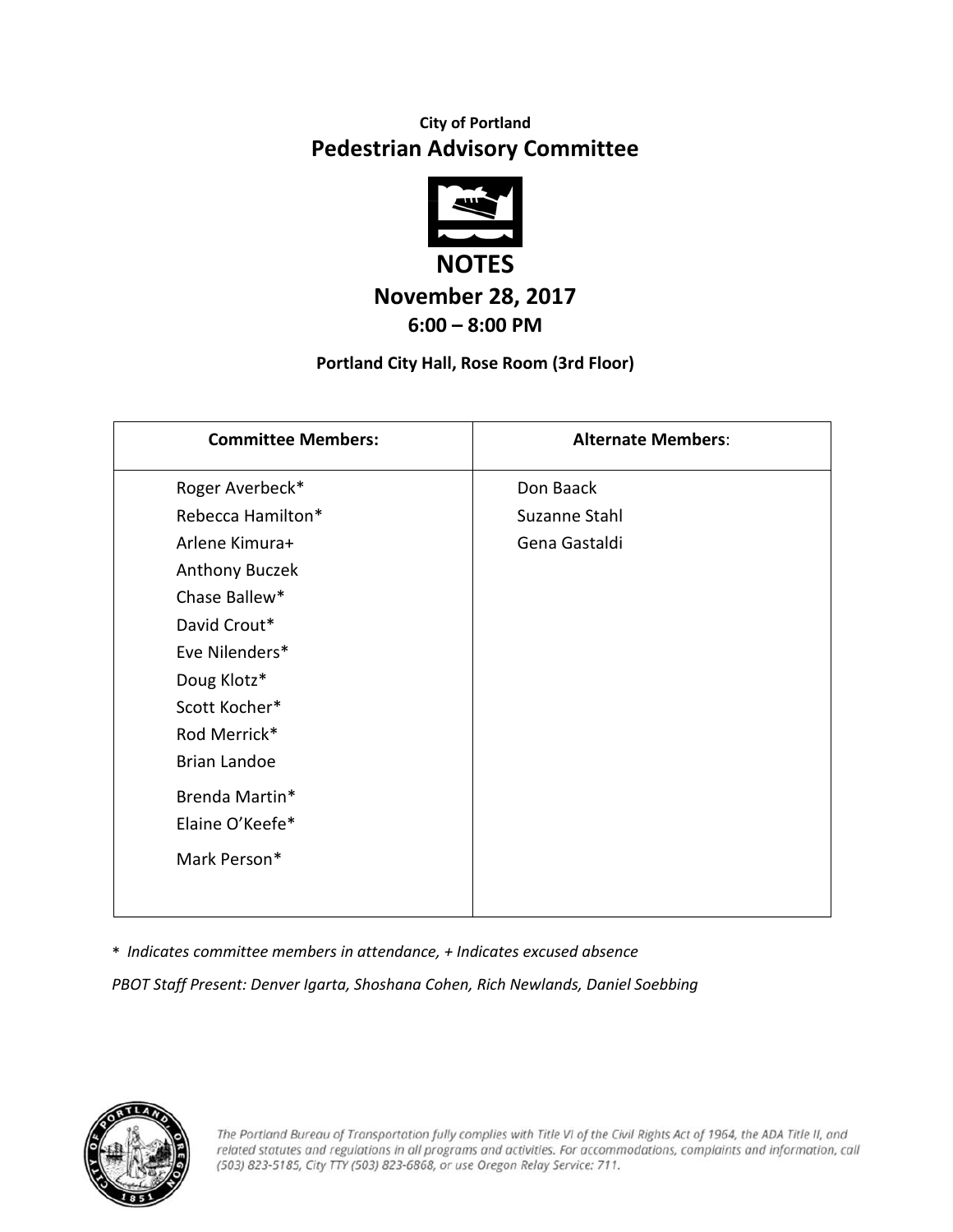#### **6:03-6:15: Greetings, Introductions, and Hot Topics**

- *Roger Averbeck* opened the meeting.
- *Roger* thanked the guests that showed interest in joining the PAC.
- *Roger* marked the passing of Suzanne Stahl, a long time PAC member.
- *Denver Igarta* noted that she was a strong crusader for Portland Citizens with disabilities.
- *Denver* explained that Michelle Marx was ill, and was not able to make it to the PAC meeting.
- PAC recruitment is under way. Applications will be accepted through the end of the week.
- So far, over 100 applications have been received.
- *Roger* noted that the subcommittee that reviews the applications does not make appointments to the PAC. They only make recommendations to the director of PBOT, who makes the appointments.
- *Roger* raised the topic of the proposed change to the vacated block of Madison between 9<sup>th</sup> and 10<sup>th</sup> Ave that runs through the Portland Art Museum.
- The director of PAM sent a letter to the BAC and the PAC requesting support for the amended plan, which proposes to keep the pathway open for longer hours, but which would still include an enclosure around the path.
- *Roger* attended the most recent meeting of the Bicycle Advisory Committee, at which the director of PAM presented.
- *Roger* noted that no drawings or plans were presented at the BAC.
- *Doug Klotz* proposed that the committees just resend the letter that they sent in April in opposition to the plan. He did not feel that the changes to the proposal address the majority of the concerns of the respective committees.
- *Elaine O'Keefe:* I can see the points that were made by PAM. But we can't take a position on this because we have insufficient information.
- Is the pathway always open?
- *Roger:* There is no physical barrier that stops you from walking through. There is no door that is locked.
- *Roger:* We did not deliberate or reach consensus at the BAC meeting, but we did decide in conjunction with the BAC chairs to decide offline.
- *Elaine:* My opinion is that we shouldn't oppose the idea of any kind of design, but that we should encourage PAM to come back to us with a more complete plan.
- *Brenda Martin:* Why can't the City wait to vacate the street until we know more about what is being proposed there?
- *Elaine:* They probably don't want to spend a lot of money to do the design without any assurance that they can go forward.
- *Rebecca Hamilton:* We could suggest that a member of the BAC or PAC be put on the design committee so that we can have some say in how it is done. I think this can be done without closing off access.
- *Roger:* I got a letter from Arlene Kimura, PAC Member, who said that she was prepared to support the updated proposal from PAM.
- *Doug:* This will go before council on December 7<sup>th</sup>

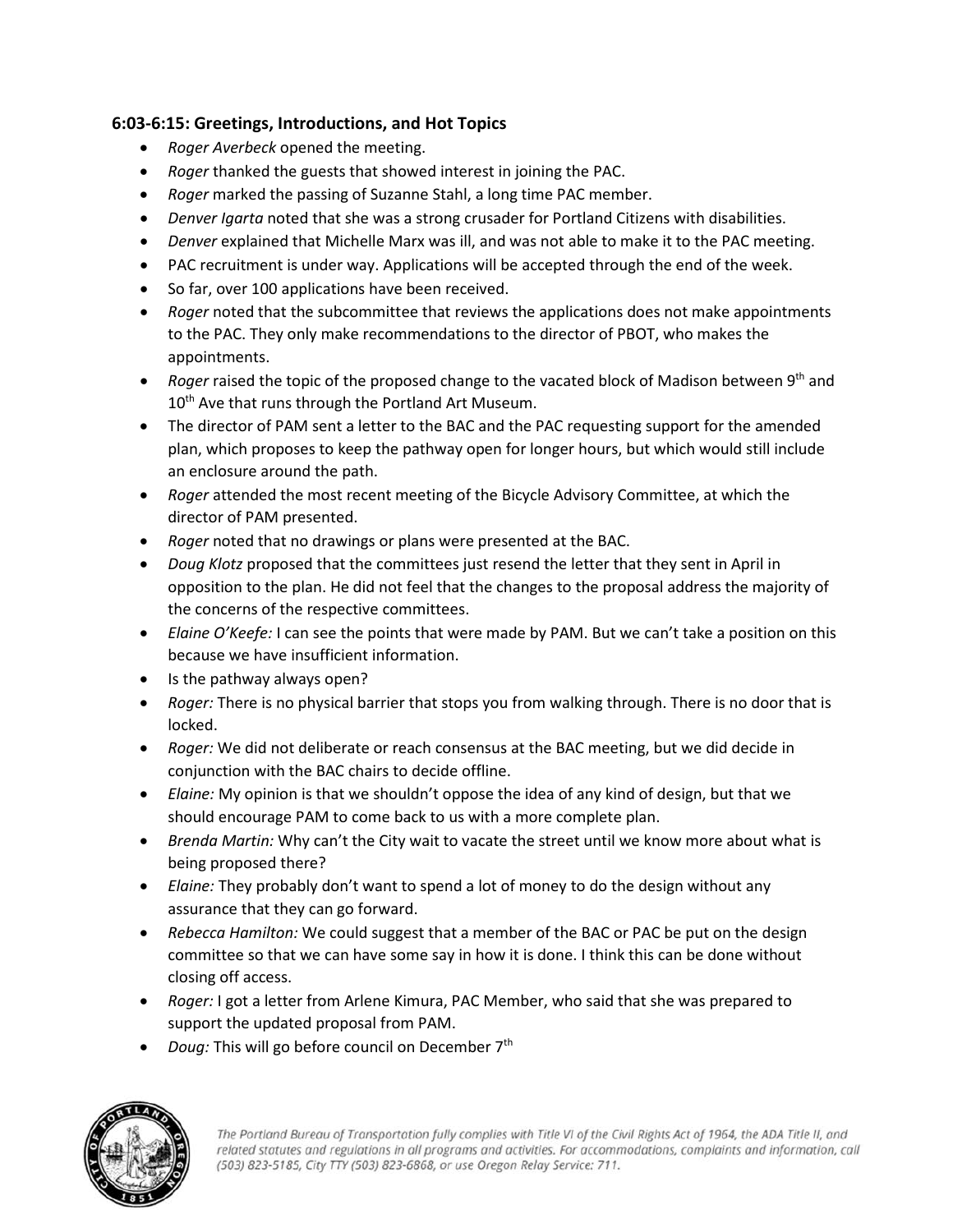- *Rod Merrick:* The criteria that we set out has been met. The access through the site that we requested has been agreed to. I think we can agree to the proposal that they have put forward without seeing the final design.
- *Doug:* It is too easy for the museum to close of access and change the agreement unilaterally if they are granted the right to build doors that close off the passage.
- *Roger:* We will take all of these points into consideration. I have heard both approval for the conditions that have been proposed, as well as opposition. I will work with the BAC chairs to draft another joint letter, which you will be given a chance to review.
- *Eve Nilenders:* I was contacted by a student in PSU's Transportation program. She is studying an intersection at Mill St. that is scheduled to undergo sewer work. The area lacks pedestrian facilities. It is a chance for us to weigh in as a committee in support of this project.
- I live 5 blocks from the area, so I will benefit from this project, though I would not be a part of the LID.
- *Denver:* I got an email from Andrew Aebi, who administrates LIDs for PBOT. He has looked at an unpaved section of the street, which could be a good candidate for paving and improvement.
- $\bullet$  *Eve:* 80<sup>th</sup> has been slated to be a part of the 70s greenway. So, there would be significant public benefit.
- *Roger:* What is being proposed in the project?
- *Denver:* I don't have the entire plans for the project. There is an unpaved block, but I don't know which it is, off hand.
- *Eve:* I think there are 3 unpaved blocks. That is still a question for Andrew.
- *Rebecca:* I've been following this for a while, because it was one of my students that originally proposed this project. As it is, a lake forms in this area that is greater than the depth of a bicycle tire.
- This project would be similar to one that was done on  $47<sup>th</sup>$  recently, which was also completed under the supervision of Andrew.
- I plan to testify in favor of this project as a "freewheeling citizen." I want to encourage PBOT to keep looking for these kinds of projects. The coordination of projects between bureaus is something that they should continue to pursue.
- *Elaine:* This sounds like a great project. I agree that the City should continue to do more interbureau projects. My only question is about funding. Is this near a safe route to school? Is it on a project list? Like Better Naito, I urge caution when elevating projects to the top of the list that haven't previously been vetted through a public process.
- *Eve:* I can say that there is a Jade and Montavilla connected centers. But this is not part of that project because it is not in a center, it is a connection between centers. The nearest signalized intersections are a thousand feet away.
- *Denver:* We are currently updating the Safe Routes to School network. The project is going to happen at BES. What currently happens is often BES will leave streets slightly torn up after completing projects. These are good opportunities to coordinate our efforts between bureaus.
- *Eve and Rebecca agreed to draft a letter supporting the 80th and Mill project.*
- *Guest:* We had a community meeting in St Johns to talk about a crossing over Columbia to a school.

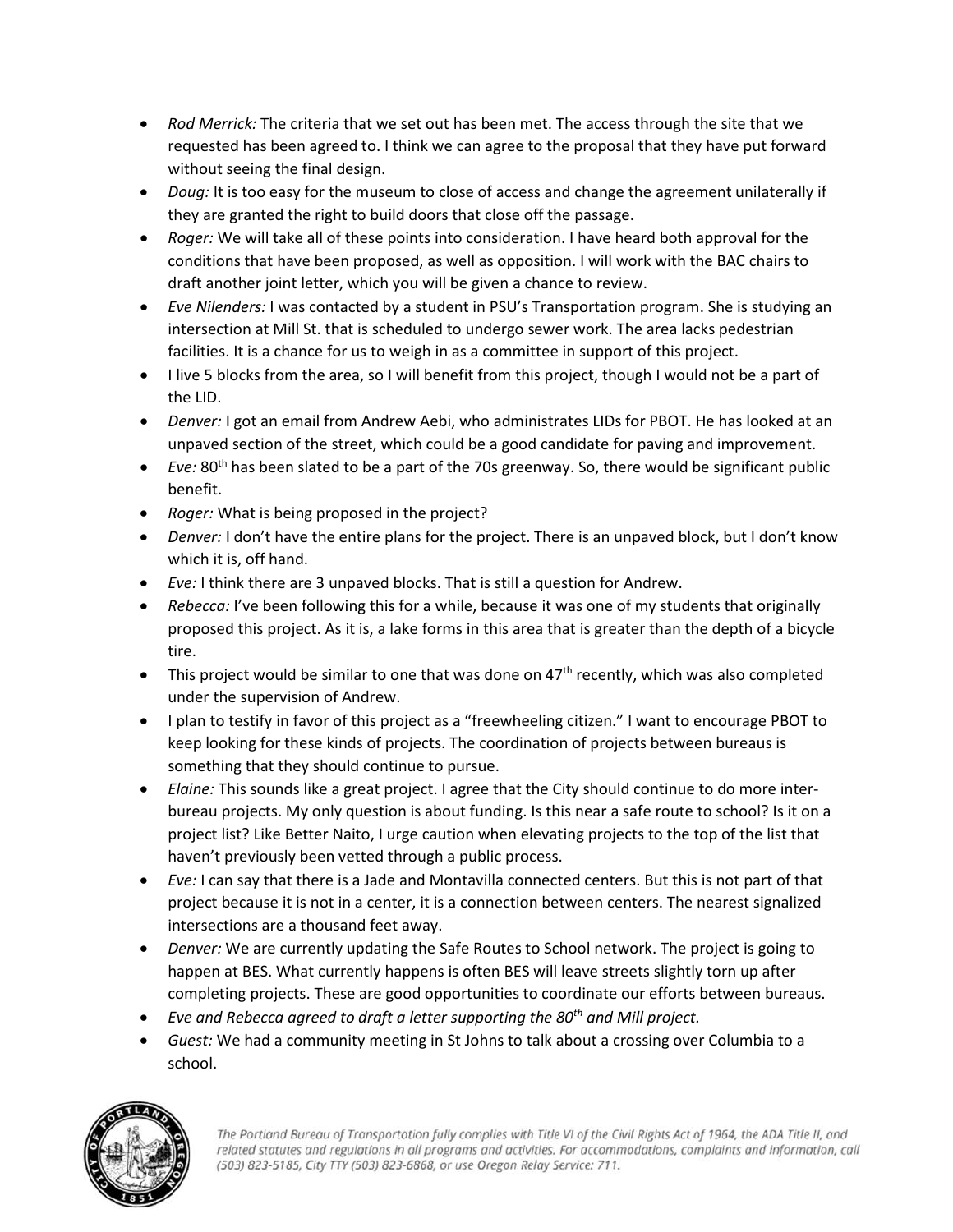• *Guest:* I remember the Goat Blocks. We requested that a pedestrian pathway be included, but it was never built. There is an entrance to a parking garage that would preclude a crossing there. We should keep this in mind when considering the PAM proposal.

#### **6:40-7:18: PBOT Strategic Investment Strategy** (Shoshana Cohen, Mark Lear, PBOT)

- *Shoshana Cohen:* PBOT is getting new funding through the 2017 transportation bill. We are trying to prioritize projects and programs so that we can allocate those funds as efficiently as possible.
- *Rod Merrick:* What kind of an increase in budget over last year are we talking about?
- *Shoshana:* About \$15 million per year in discretionary funding.
- We have many planning documents within the bureau that prioritize different types of projects. But within those plans we are trying to emphasize 3 specific things: Managing our assets, planning for growth, and safety.
- *Rod:* What are community needs?
- *Shoshana:* There are things like street sweeping and general maintenance that don't show up in the TSP, but are things that we as a bureau feel that we should focus some of our efforts on.
- *Eve:* Why was Halsey selected as a prioritized project? It seems to be an outlier in terms of equity.
- *Shoshana:* I believe that Halsey is identified as a Vision Zero project, it is a borderline equity area, and it is near a MAX station.
- *Doug:* When Vision Zero was passed, the goal was to eliminate traffic deaths in 7 years. I'm disappointed to see that it is being balanced with many different goals. If the City is truly focused on eliminating all traffic deaths, then it can be the only priority.
- *Shoshana:* We can't realistically stop paving streets completely and just focus on Vision Zero safety projects. If we tried to do that, we might run afoul of the State Legislature.
- We have been driving to push the safety to the fore of conversations about priorities at the State level, and we could use your help to advance that conversation.
- *Roger:* I think you need to adjust the formula that is only allocating \$3 Million to a basket of projects.
- *Shoshana:* We welcome your feedback on our prioritization process.

# **7:15-7:50: St Johns Truck Strategy and Barbur Demonstration Project** (Rich Newlands, PBOT

Project Manager)

- *Rich Newlands:* I have been here previously to talk about the St. Johns truck strategy. It was controversial then. It continues to be controversial.
- The strategy is to get trucks to go around the neighborhood, on a long, circuitous route, rather than straight through the neighborhood.
- There is a combination of carrot and stick approaches to achieve this goal.
- During the public involvement process, there was a dispute between the committee and the results of the engineering studies. Ultimately, the Commissioner decided to recommend more intense traffic calming treatments than were deemed necessary by the engineering report.
- *Roger:* In 2012, the PAC did a field trip to St. Johns to learn about the project.

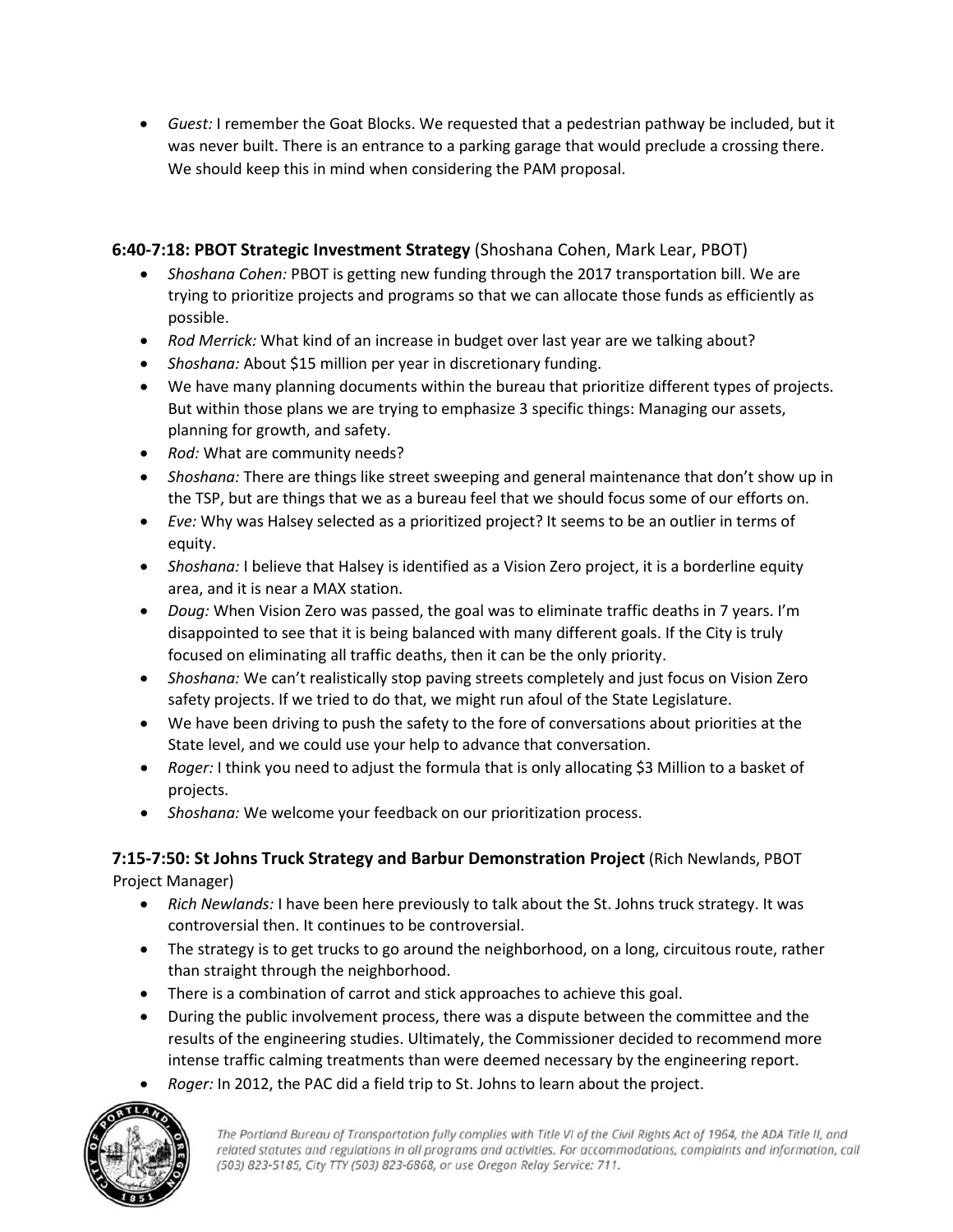- In 2013, the PAC wrote a letter of support for this project, SWIM, the Barbur demo project, and Powell Rd. safety project. It is not always the case that projects for which we advocate result in projects on the ground.
- *Guest:* There isn't enough money allocated to put in a proposed HAWK signal, which may or may not be necessary. To build the HAWK, money will have to be taken from other projects.
- *Roger:* What is the cost for the 2 rapid flash beacons and the HAWK?
- *Rich:* Rapid flash beacons run around \$60,000 and HAWKs are around \$120,000, and additional money has to be allocated to build curb bulb outs.
- *Rod:* Why was the HAWK so contentious? What was it supposed to deliver and not deliver?
- *Rich:* The HAWK was seen by some committee members as being important because the intersection presented some unique circumstances. The City Engineer determined that the corner did not meet the definition of a blind corner. One member did not accept the recommendation of the City Engineer, and provided her own definitions of engineering rules which were in conflict with PBOT's understanding.
- The HAWK is a superior device to median refuge islands, but if we always build the best possible solution, we wouldn't be able to build much. We are frequently over building or under building.
- A group of people in the committee were of the opinion that St. Johns does not receive the level of funding that it deserves. This investment in a HAWK was viewed as helping to redress this historical situation.
- *Guest:* Vehicles travel at around 40 mph, and traffic volumes are high. But very few semi-trucks are driving through there. So just putting up signs that say, "no trucks" has solved the freight issue. But there still is the problem of high speed cars.
- *Rich:* The medians address safety. whether or not pedestrians area using a crossing. The HAWKs do nothing to calm traffic in the absence of pedestrians.
- *Chase Ballew:* What about the pavement condition? Are we going to have to go back a rip out these improvements in the future to repave?
- *Rich:* The pavement wasn't bad enough to warrant a paving project.
- *Chase:* Were you taking drainage into consideration, so that bikes aren't being forced to go through puddles.
- *Rich:* Yes, we are taking that into concern.
- *Guest:* I live in St. Johns, and previously I would not have walked at night in this area.
- *Scott Kocher:* Is there any reason that we shouldn't do these types of calming projects in all safety corridors?
- *Rich:* No. We just need the money. We often are presented with opportunities to just address one element on a corridor, such as bicycle facilities. In this case, we had access to federal funds that allowed us to do traffic calming on a scale that we haven't done in years.
- *Scott:* If it is a collector, rather than an arterial, would it qualify for 20 mph speeds?
- *Rich:* No, that's only available on local streets.
- *Denver:* That only applies to residential streets and neighborhood greenways.
- Rich: We can also do that on commercial corridors, but the street would have to have greater than 50% businesses lining the street for that to happen.
- *Scott:* I think the law applies to everything below an arterial level.
- *Doug:* The state views collector streets as arterials.